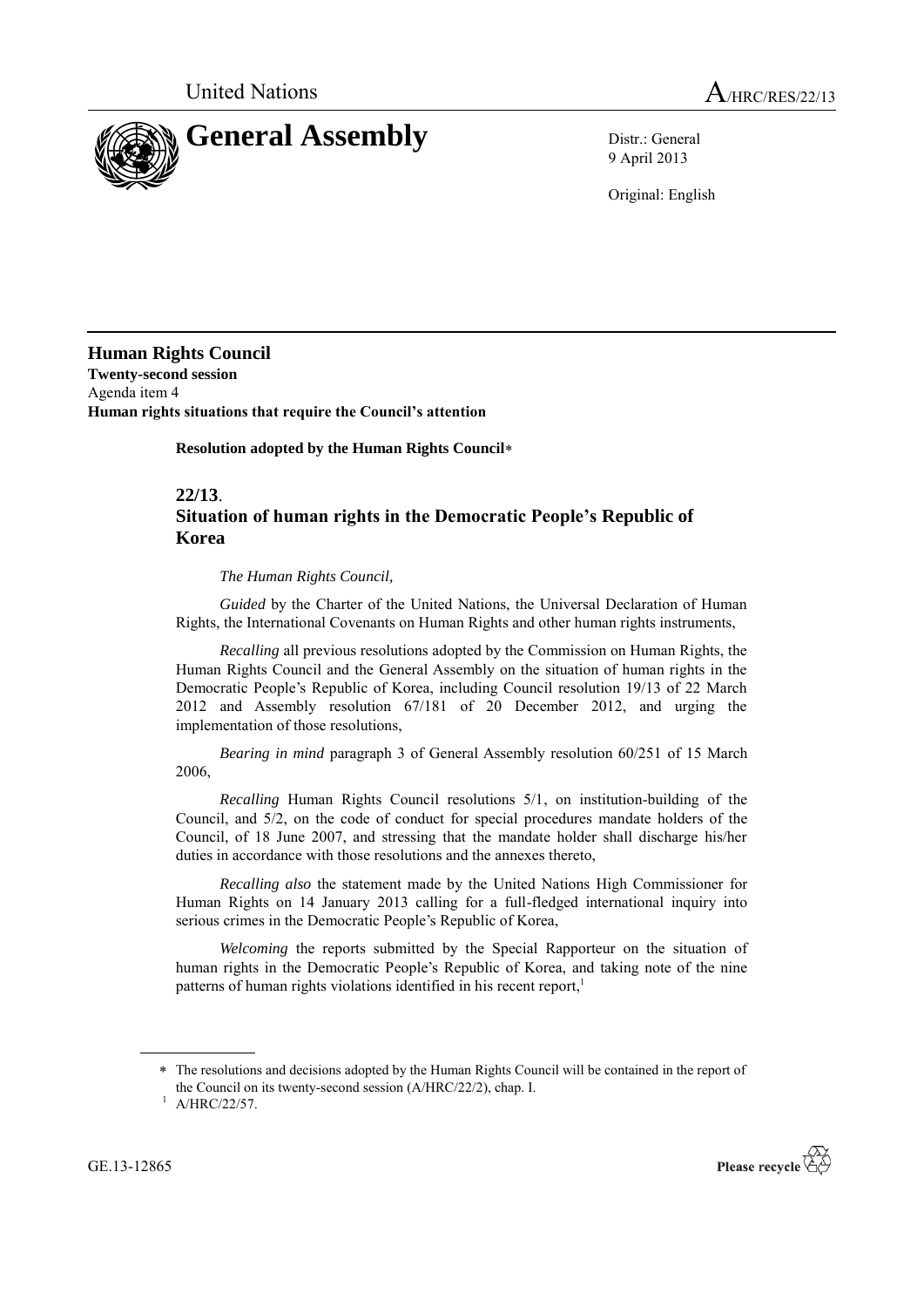*Recalling* the view by the Special Rapporteur, expressed in his report, that there is a need for the establishment of an inquiry mechanism with adequate resources to investigate and more fully document the grave, systematic and widespread violations of human rights in the Democratic People's Republic of Korea, and stressing the urgent need for the implementation of the recommendations contained in the report,

*Recalling also* the fact that, on 28 February 2013, a group of special procedures mandate holders jointly expressed their support for an international inquiry into human rights abuses in the Democratic People's Republic of Korea,

*Deeply concerned* at the persisting deterioration in the human rights situation in the Democratic People's Republic of Korea, at the continuing reports of systematic, widespread and grave violations of civil, political, economic, social and cultural rights in the Democratic People's Republic of Korea, and at the unresolved questions of international concern relating to abductions of nationals of other States, and urging the Government of the Democratic People's Republic of Korea to respect all human rights and fundamental freedoms fully,

*Deploring* the grave, widespread and systematic human rights abuses in the Democratic People's Republic of Korea, in particular the use of torture and labour camps against political prisoners and repatriated citizens of the Democratic People's Republic of Korea, and urging the Democratic People's Republic of Korea to immediately end those practices and to release all political prisoners unconditionally and without delay,

*Deeply regretting* the refusal of the Government of the Democratic People's Republic of Korea to recognize the mandate of the Special Rapporteur or to extend full cooperation to him and allow him access to the country,

*Expressing its serious concern* at the refusal of the Government of the Democratic People's Republic of Korea to articulate, by the time of the adoption by the Human Rights Council of the outcome report of its universal periodic review<sup>2</sup> in March 2010, which recommendations enjoyed its support, and regretting the lack of action taken by the Democratic People's Republic of Korea to date to implement the recommendations contained in that report,

*Alarmed* by the precarious humanitarian situation in the country, exacerbated by its national policy priorities,

*Reaffirming* that it is the responsibility of the Government of the Democratic People's Republic of Korea to ensure the full enjoyment of all human rights and fundamental freedoms of its entire population, including by ensuring access to adequate food,

*Recognizing* that particular risk factors affect women, children, persons with disabilities and the elderly, and the need to ensure the full enjoyment of all their human rights and fundamental freedoms by them against neglect, abuse, exploitation and violence,

*Reaffirming* the importance of States' engaging fully and constructively with the universal periodic review process and with other mechanisms of the Human Rights Council for the improvement of their situation of human rights,

1. *Strongly condemns* the ongoing grave, widespread and systematic human rights violations in the Democratic People's Republic of Korea;

 $^{2}$  A/HRC/13/13.